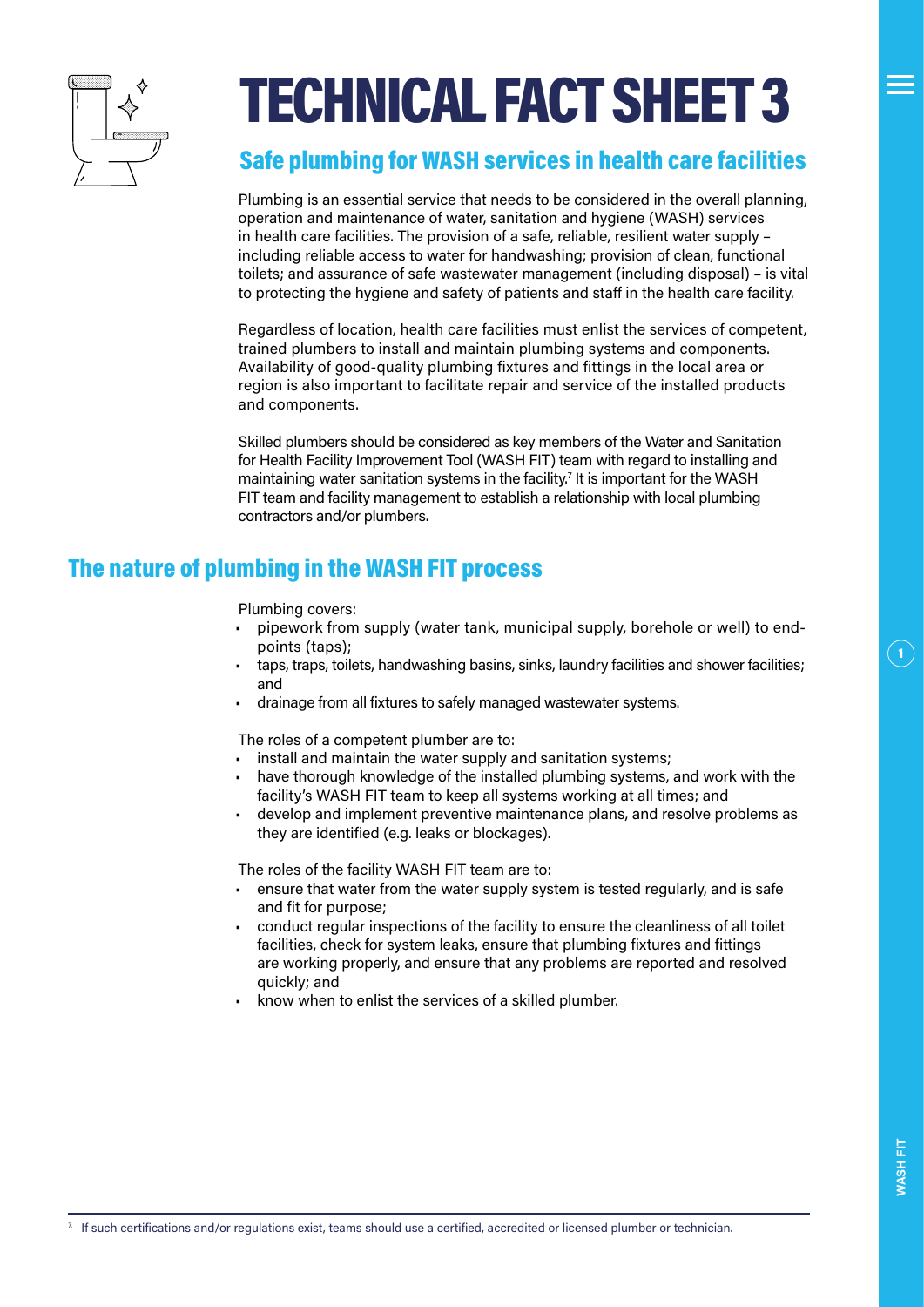## Plumbing considerations within the WASH FIT cycle

| <b>Step</b>                                                | <b>Activity</b>                                                                                                                                                                                                                                                                                                                                                                                                                                                                                                                                                                                                                                                                                                                                                                                                                                                                                                                                                                                                                                                                                                                                                                                                                                                                                                                                                                                                                                                                                                                       |
|------------------------------------------------------------|---------------------------------------------------------------------------------------------------------------------------------------------------------------------------------------------------------------------------------------------------------------------------------------------------------------------------------------------------------------------------------------------------------------------------------------------------------------------------------------------------------------------------------------------------------------------------------------------------------------------------------------------------------------------------------------------------------------------------------------------------------------------------------------------------------------------------------------------------------------------------------------------------------------------------------------------------------------------------------------------------------------------------------------------------------------------------------------------------------------------------------------------------------------------------------------------------------------------------------------------------------------------------------------------------------------------------------------------------------------------------------------------------------------------------------------------------------------------------------------------------------------------------------------|
| Preparation                                                | Obtain any available plans or drawings of existing plumbing systems, through appropriate local networks or<br>authorities. Identify contacts at the municipal water and sewerage utility. Review national plumbing codes and<br>other relevant policies (e.g. on climate). Evaluate the facility's access to, and relationship with, local, skilled<br>plumbing tradespeople.                                                                                                                                                                                                                                                                                                                                                                                                                                                                                                                                                                                                                                                                                                                                                                                                                                                                                                                                                                                                                                                                                                                                                         |
| Step 1:<br><b>Establish the</b><br>team                    | Work with skilled tradespeople, including plumbers. Determine who is responsible for maintaining the water<br>and sanitation systems, for water quality and for routine plumbing system inspections. Where available,<br>basic plumbing awareness training for the team may be conducted. Provide a plumbing awareness training<br>programme for the WASH FIT team to ensure a basic knowledge of the facility's plumbing system so that they<br>can identify problems.                                                                                                                                                                                                                                                                                                                                                                                                                                                                                                                                                                                                                                                                                                                                                                                                                                                                                                                                                                                                                                                               |
| Step 2:<br><b>Assess the</b><br>facility                   | Specific elements to monitor and improve include the following.<br>Water supply: source, storage (leaks and potential exposure to contamination), frequency and results of water<br>quality testing, cleanliness and functionality of fixtures and fittings, absence of dead legs/stagnant pipes,<br>appropriate circulation and temperature to manage Legionella risks in hot-water o systems/coolers/shower heads.<br>Wastewater management: septic system (free from pooling water); appropriate setback distance for soakage<br>pits/septic effluent from on-site water sources; functionality of toilets, urinals and wastewater system (free from<br>blockages and overflows).<br>Note any recent or ongoing plumbing issues and the probability of infrastructure causing further risks to health.<br>Common issues include:<br>faulty or leaking pipework and taps – wasting water, increasing costs to the facility through higher utility<br>payments and/or pumping and energy costs;<br>poor water quality due to corrosion, chemical contamination (e.g. lead) or dead legs leading to stagnation;<br>blocked and overflowing toilet(s), handbasins and sinks - spreading pathogens and increasing risk of<br>infection for staff, patients and carers;<br>pooling of water on floors - spreading pathogens and increasing risk of infection for staff, patients and<br>carers: and<br>failing drainage/septic system - leading to stagnant water (presence of mosquitoes), risk of flooding and<br>water contamination. |
| Step 3:<br><b>Risk</b><br>assessment                       | Risks to facility users linked to poor plumbing include:<br>psychosocial effects – dignity and morale of staff and patients affected by using dirty or broken toilets, or<br>having no toilets;<br>infections - from inability to perform hand hygiene (broken sinks and insufficient water supply),<br>contaminated water source (including drinking water) or chemical contamination from leaching of pipe<br>material: and<br>environmental and wider community hazards – contamination of water source from poorly managed<br>sanitation system, spread of antimicrobial resistance or flooding from poor drainage.                                                                                                                                                                                                                                                                                                                                                                                                                                                                                                                                                                                                                                                                                                                                                                                                                                                                                                               |
| Step 4:<br>Develop and<br>implement<br>improvement<br>plan | A number of simple, low-cost improvements can be made, including fixing or replacing taps and leaking pipes,<br>and regularly cleaning toilets. More major improvements (e.g. installing a septic tank, upgrading wastewater<br>systems) will necessitate securing additional capital and funds for operation and maintenance.                                                                                                                                                                                                                                                                                                                                                                                                                                                                                                                                                                                                                                                                                                                                                                                                                                                                                                                                                                                                                                                                                                                                                                                                        |
| Step 5:<br>Monitor,<br>review, adapt,<br>improve           | If there are recurring problems with plumbing systems, review procedures for identifying and acting on problems,<br>funds to purchase spare parts and availability of skilled plumbers to complete repairs in a timely manner.                                                                                                                                                                                                                                                                                                                                                                                                                                                                                                                                                                                                                                                                                                                                                                                                                                                                                                                                                                                                                                                                                                                                                                                                                                                                                                        |

Ξ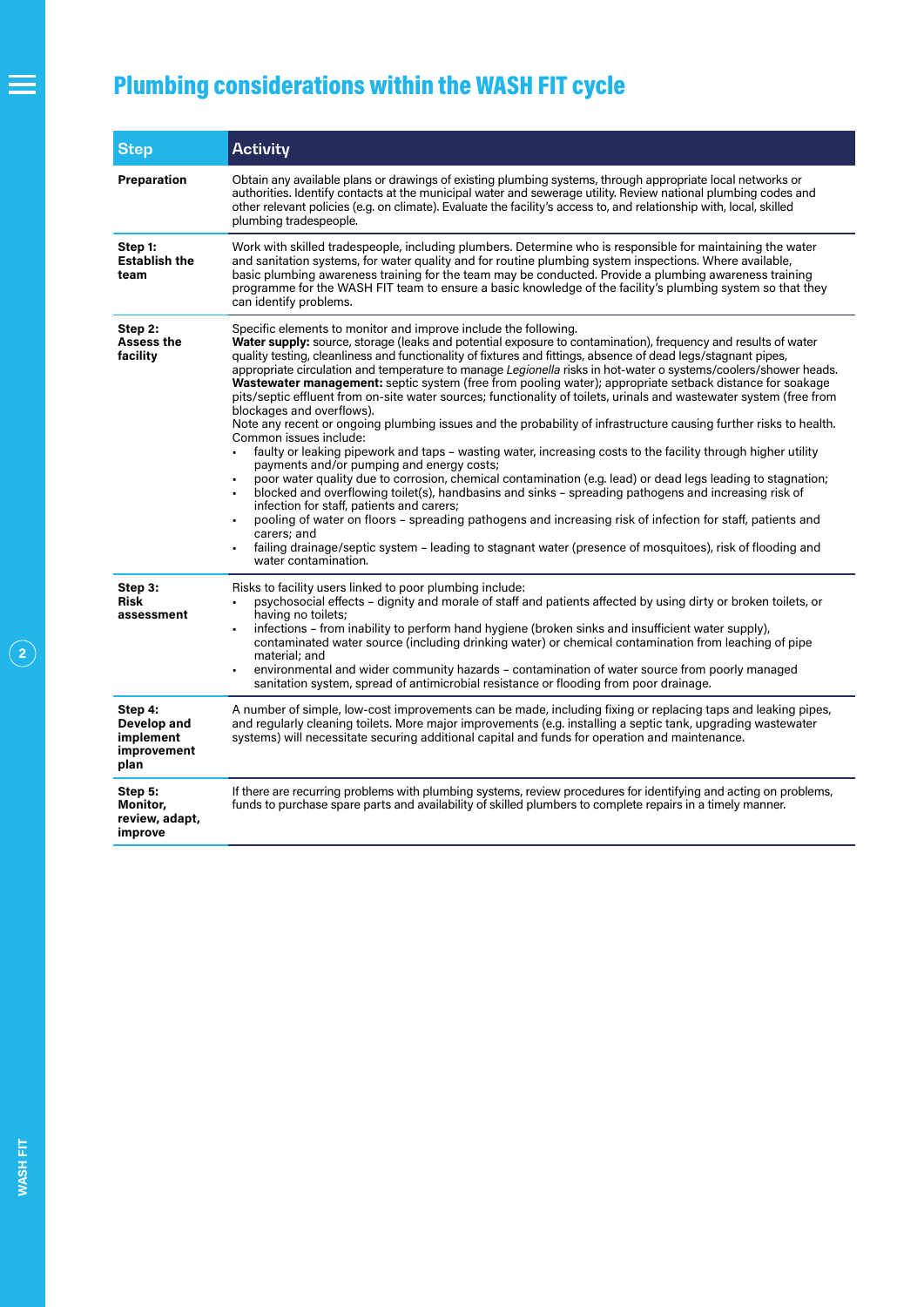## Improvements

| <b>Domain</b>                      | Improvement                                                                                                                                                                                                                                                                                                                                                                                                                                                                                                                                                                                                                                                                                                                                                                                                                                                                                                                                                                                                                                                                                                                                                                                                                                                                                                                                                                                                                                                                                                                                                                                                                                                                                                                                                                                                                                                                                                                                                                                    |
|------------------------------------|------------------------------------------------------------------------------------------------------------------------------------------------------------------------------------------------------------------------------------------------------------------------------------------------------------------------------------------------------------------------------------------------------------------------------------------------------------------------------------------------------------------------------------------------------------------------------------------------------------------------------------------------------------------------------------------------------------------------------------------------------------------------------------------------------------------------------------------------------------------------------------------------------------------------------------------------------------------------------------------------------------------------------------------------------------------------------------------------------------------------------------------------------------------------------------------------------------------------------------------------------------------------------------------------------------------------------------------------------------------------------------------------------------------------------------------------------------------------------------------------------------------------------------------------------------------------------------------------------------------------------------------------------------------------------------------------------------------------------------------------------------------------------------------------------------------------------------------------------------------------------------------------------------------------------------------------------------------------------------------------|
| Water                              | Regularly inspect and test water quality. The use of safe water (according to the WHO Guidelines<br>for drinking-water quality) minimizes the risk of exposure to water-related pathogens of enteric and<br>environmental origin (e.g. Pseudomonas, Legionella). Check for basic visual indicators (e.g. colour, solids),<br>check for tastes and odours, and regularly test water quality.<br>Maintain, clean and disinfect storage tanks. The facility should have tanks to store water in case of<br>disruption to the main supply. Water storage tanks should be protected from climate-related extreme<br>weather events and sufficient to meet the needs of the facility for 2 days. Ensure that adequate<br>(e.g. vermin-proof) cover is in place, and that access hatches close properly and are securely locked.<br>Ensure that tanks are clean, free from leaks and sources of contamination, and cleaned and disinfected at<br>least once per year following national or global standards. Use sanitary inspection forms for storage tanks<br>and taps, and/or rainwater harvesting.<br>Maintain functioning sinks and taps. Confirm that sinks are not blocked, pipes are connected to the<br>water system, water is available from taps, and taps are secure, with proper fittings to prevent leaks.<br>Where possible and appropriate, use water-saving or water-efficient taps. All sinks should have water<br>traps that provide a water seal that prevents sewer odours from rising through the drain.<br>Confirm the reliability and frequency of the municipal water supply for delivery/supply (24 hours per<br>day, 7 days per week; seasonal disruptions). Consider backup sources and additional storage tanks, where<br>needed. Identify an isolation valve in case of emergencies.<br><b>Ensure that washing rooms are well maintained.</b> Confirm that there are no leaking pipes (walls, ceiling)<br>and no water pooling on floor; test floor drains (if fitted). |
| <b>Sanitation</b>                  | Maintain functioning toilets. Use water-saving or water-efficient cistern/tank, where possible, and<br>regularly confirm functionality, where fitted. Ensure that toilets are not blocked, are flushing properly and<br>are not continuously running (or overflowing), to save water.<br>Check sewer connections. If toilets are connected to a public sewer system, ensure that there are no<br>leaks, and that the sewer conveys solids and liquids with minimal leaks/overflows to the treatment facility<br>or sewer. Look downstream to see if the sewer goes to a safely managed treatment plant, or whether<br>septic effluent flows into a community open drain or other water source.<br>Check functionality of septic tanks. Check lid for damage. Check that there is no water pooling in<br>the surrounding area, no strong odours (could indicate failing system) and no unusual growth in the<br>surrounding area (grass and weeds could indicate a leaking system).                                                                                                                                                                                                                                                                                                                                                                                                                                                                                                                                                                                                                                                                                                                                                                                                                                                                                                                                                                                                             |
| <b>Cleaning</b>                    | Regularly inspect toilets and washrooms. Ensure that the facility has a routine cleaning and inspection<br>schedule for all toilets and washrooms. Carry out daily spot checks to ensure that cleaning is being carried<br>out appropriately.                                                                                                                                                                                                                                                                                                                                                                                                                                                                                                                                                                                                                                                                                                                                                                                                                                                                                                                                                                                                                                                                                                                                                                                                                                                                                                                                                                                                                                                                                                                                                                                                                                                                                                                                                  |
| <b>Health care</b><br>waste        | Regularly inspect water supply to autoclave. Ensure that the water supply to the waste autoclave is of<br>sufficient quantity and quality, all pipes and fittings are secure and without leaks, and water is available<br>during operation of the autoclave.                                                                                                                                                                                                                                                                                                                                                                                                                                                                                                                                                                                                                                                                                                                                                                                                                                                                                                                                                                                                                                                                                                                                                                                                                                                                                                                                                                                                                                                                                                                                                                                                                                                                                                                                   |
| <b>Management</b><br>and workforce | Maintain local supply chain for efficient repairs. Ensure that repair materials (e.g. washers, o-rings, pipe<br>fittings) for commonly broken items (e.g. taps, toilets) and other installed plumbing fixtures and fittings are<br>available and the local supply chain is maintained. Any new infrastructure should be chosen based on local<br>availability of materials and expertise for repairs.                                                                                                                                                                                                                                                                                                                                                                                                                                                                                                                                                                                                                                                                                                                                                                                                                                                                                                                                                                                                                                                                                                                                                                                                                                                                                                                                                                                                                                                                                                                                                                                          |

 $\equiv$